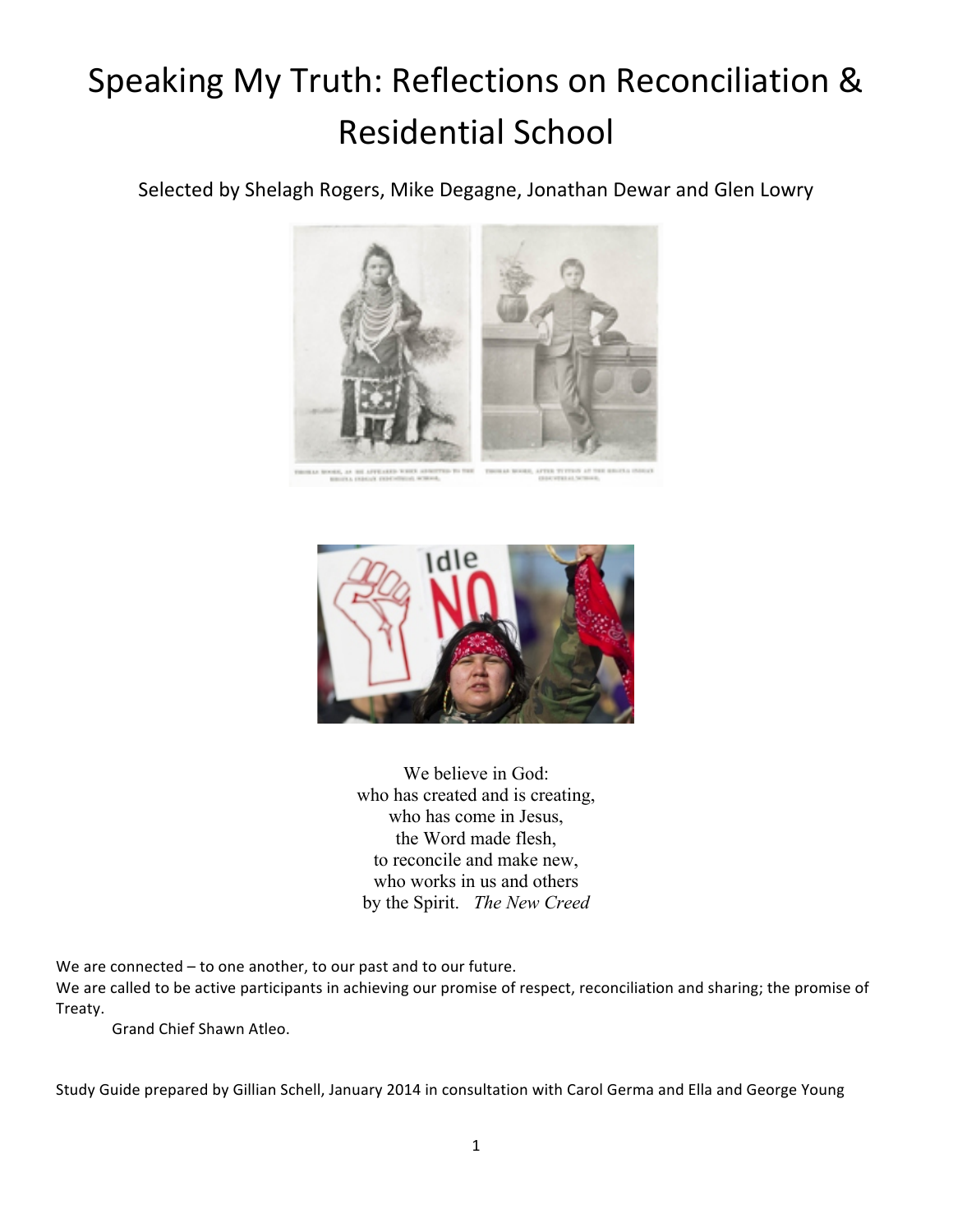## **Introduction to the study**

This guide is designed to help us thoughtfully and prayerfully respond to the challenges which the essays and stories in *Speaking My Truth* present to us as a people called by our faith, in the words of the *New Creed* "to love and serve others, to seek justice and resist evil."

It is hoped that the following questions and resources will help to guide our individual responses and to focus our discussion when we meet to discern how we might respond to what we learn. Please do not feel that you are expected to come to the discussion with prepared answers; you are welcome to attend even if you have not used the study guide. We hope also that you will bring your own thoughts to the discussion.

The next page of the guide contains general questions which will be used to guide our discussion when we meet together.

There are also additional readings which you may want to consider.

In addition, Scripture, prayer and hymn resources are provided if you wish to use this guide as part of your devotions.

Finally, there are links to resources available on the internet if you wish to explore further the topics raised by the book.

The book and this guide raise some very difficult issues, especially for those directly impacted by the residential school system. If this study causes crisis or distress, support is available through the Indian Residential Schools Crisis Line, 1-**866<925<4419.**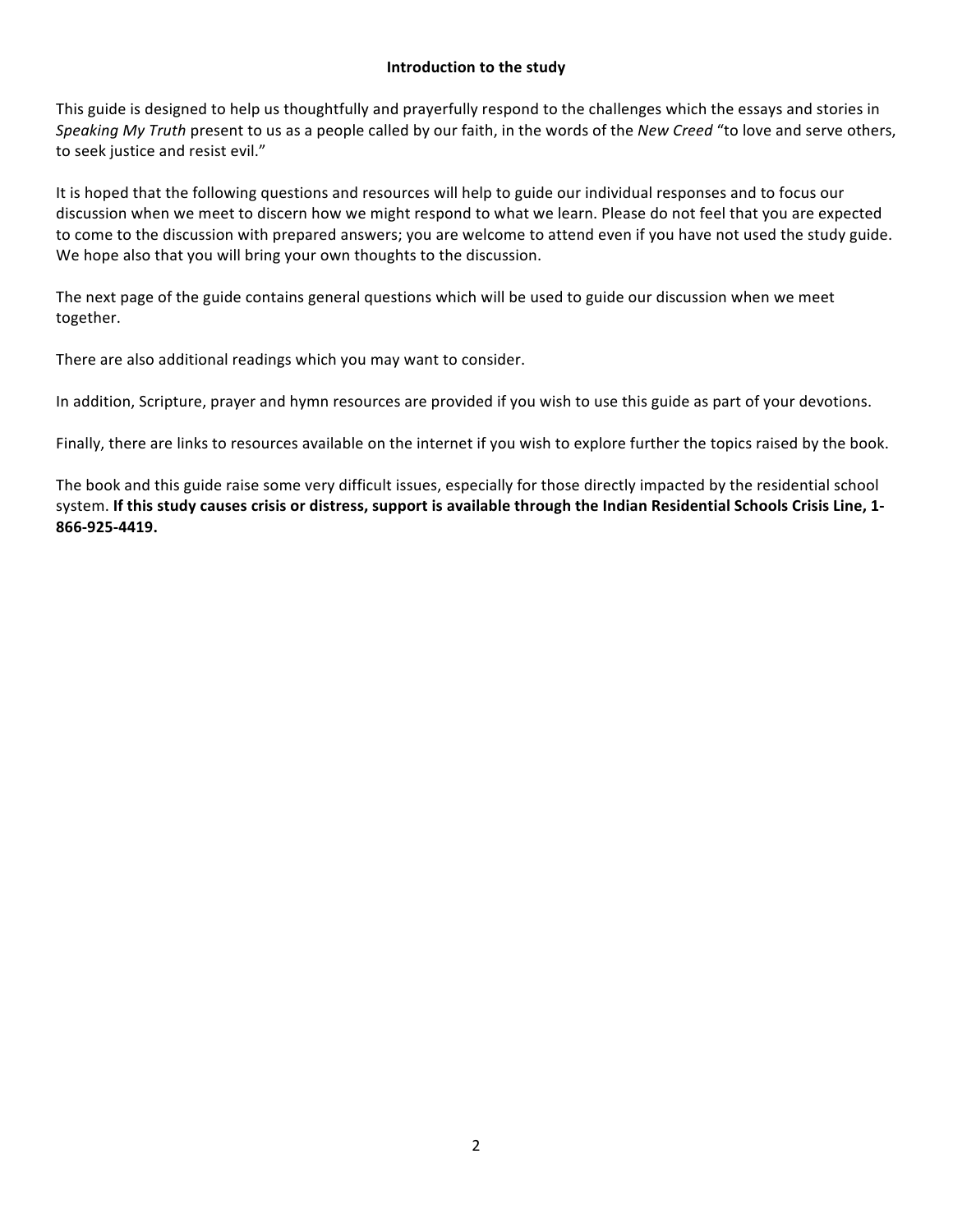## *Speaking)My Truth*

We invite you to consider these questions which are in some way raised by all the contributors to the book. These questions will form the basis of our book club discussion.

1. What does "reconciliation" mean to you? Have you ever experienced reconciliation? What made it possible? What made it difficult? Think about these words: "So when you are offering your gift at the altar, if you remember that your brother or sister has something against you, leave your gift there before the altar and go; first be reconciled to your brother or sister, then come and offer your gift."( Matthew 5:23) How might they apply to the work of restoring right relations with Aboriginal people?

2. In her introduction, Shelagh Rogers, quoting Justice Sinclair, states, "this is not an aboriginal issue. It's a Canadian issue" and goes on to suggest that "[reconciliation] isn't going to be easy, but it's our only chance. And the very soul of Canada is at stake" (9). Why is the issue of reconciliation seen as a Canadian, rather than just an aboriginal issue? Why does Rogers make the claim that the "soul of Canada is at stake"? Think about why you agree or disagree with this statement. If you agree, how might we as members of a faith community respond to the challenges posed?

3. "To me, though, the residential school issue is not about making others feel bad or guilty. The issue is about truth and understanding. Truth and understanding are two key ingredients that will lead to healing and reconciliation" (Angeconeb 32). What are some of the new understandings you have gained as a result of your reading? What are there some Biblical stories about reconciliation that can help us on our journey?

4. Many of the essays in this collection help us to understand the challenges to be met as we try to move towards reconciliation, but there are also stories and words which suggest that there is hope. What do you see as some of the greatest challenges? How might these be overcome? As you read, what gives you hope?

5. Many people feel that Aboriginal people should "just get over it (the residential school experience)" and move on. Are the events of the past the responsibility of present generations? How do the readings help you to answer this question?

6. Think about a time when you have given or received an apology. What makes an apology acceptable? What happens after an apology is given and received? What can we learn about the various apologies for residential schools from our own experiences of apology? Do we invest as much time considering how Apology is received? How do recipients hear, feel and use Apology to restore what was lost? (229) Is it important for an apology to be sincere? Based on these reflections, what actions might we take as individually and collectively as members of a faith community?

7. "The United Church of Canada is committed to working to create a new relationship with Aboriginal peoples that starts in confession for past wrongs and, it is the church's hope, ends in the shared joy of walking together in a healed and renewed creation." (Repentance Statement of the 36th General Council, 1997). Based on your reading of the texts in this book and your own experience, where do you think we are on the journey towards "healing and renewed creation"? What can we do as individuals, as congregations and as a national church to further this journey?

8. At the end of the book, Glen Lowry, one of the compilers of the text, wonders "how you carry these important ideas with you" (254). How do you respond?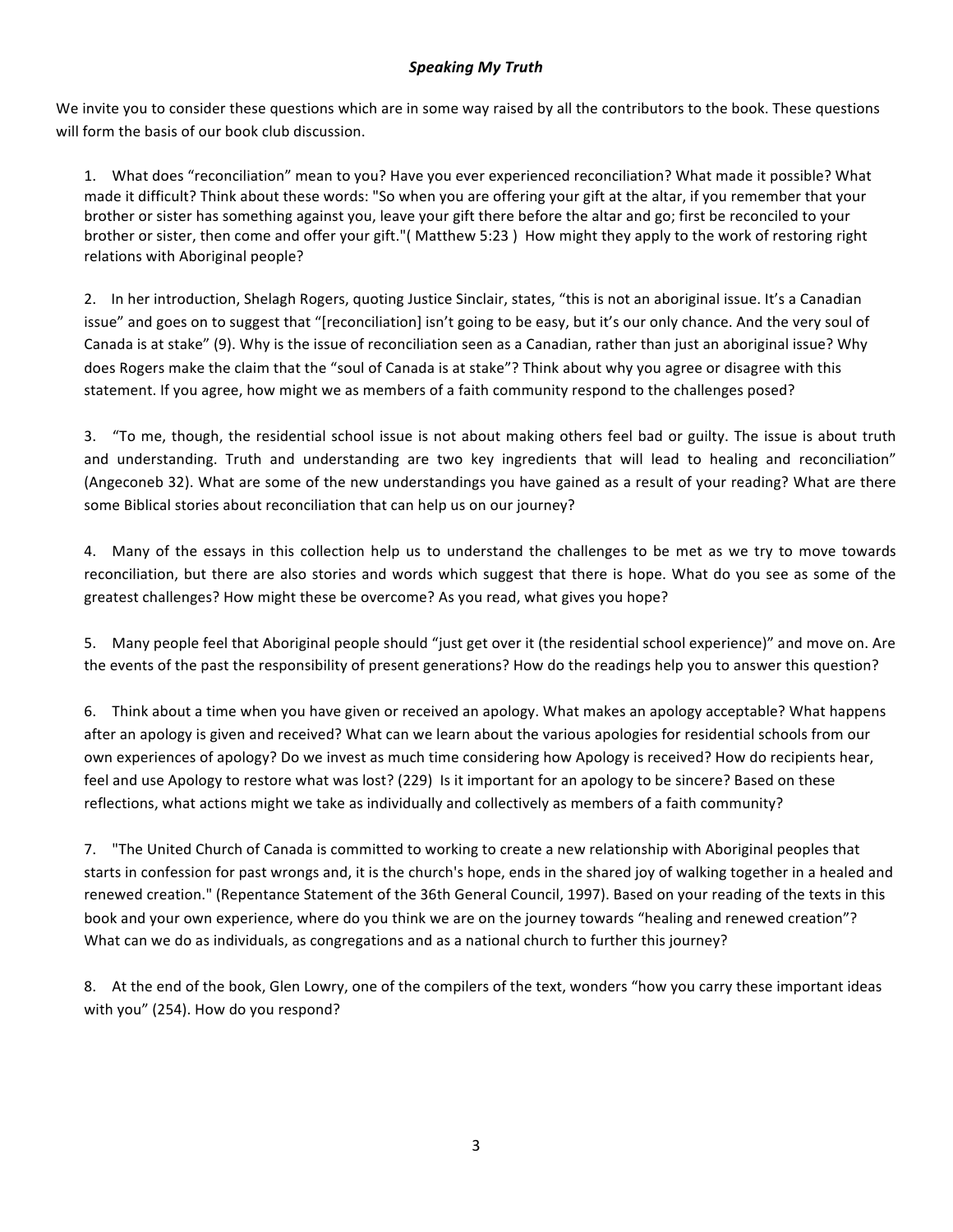# Speaking My Truth: The Journey to Reconciliation by Garnet Angeconeb

1) As you read each section of Angeconeb's story, what surprises you? What challenges you?

# *Reconciliation)or)Conciliation?)An)Inuit)Perspective)by)John)Amagoalik*

- 1) Amagoalik suggests that before there can be reconciliation between Aboriginal and non-Aboriginal people in Canada, we must first "conciliate" – overcome distrust and hostility, and gain goodwill. Why does he regard this as an essential first step, and what are some of the challenges that must be overcome.
- 2) At the end of the chapter, Amagoalik suggests that "It is high time for Canada to act honourably" but goes on to suggest, "Looking at history, this may be asking too much" (42).
- 3) Do you agree with Amagoalik's analysis of the current state of relationships? What would it mean for Canada to "act honourably"? Do you think this is likely to happen? Why or why not?

# *A)Survivor)Reflects)on)Resilience)by)Madeleine)Dion)Stout*

1) Stout believes that resilience plays an essential role in her healing journey. Why is resilience so important? What forms does it take? How do Stout's reflections help us to understand more about reconciliation and healing?

# Confessions of a Born Again Pagan by Fred Kelly

- 1) What emotions do you experience as you read Kelly's account of his residential school experiences? Do these stories in any way change your understanding of the need for reconciliation?
- 2) What insights does Kelly's personal statement of reconciliation provide that might help in the work of "reconciliation . . . between you and me and our respective peoples"? (69) How can these help us "to build a new future"? (69)

## *A)Call)to)the)Churches:)'You)shall)be)called)the)repairer)of)the)breach.' by)David)MacDonald*

- 1) "Forgiveness is something that can be sought, but never demanded. The request for forgiveness returns a measure of control to the wounded party. Will you forgive me?" James Scott, quoted on page 85. What can we as members of churches involved in the residential school system, learn about reconciliation from this understanding of forgiveness?
- 2) How do you respond to MacDonald's suggestion:

The historic churches who participated in residential schools might hold a national service of apology and repentance. . . It would announce to the Canadian public that an era of new and just purpose was being inaugurated (88).

## *Perspectives)on)Reconciliation)from)an)Inuk Youth)by)David)Joanasie*

1) "Both Aboriginal and non-Aboriginal cultures alike must respect one another, in the light of their respective experiences-they have to see *eye to eye* on healing so to speak. . . . It is difficult to pinpoint how this could or would be done." Do you agree with Joanasie's analysis? What suggestions do you have about how "this could or would be done"? (95)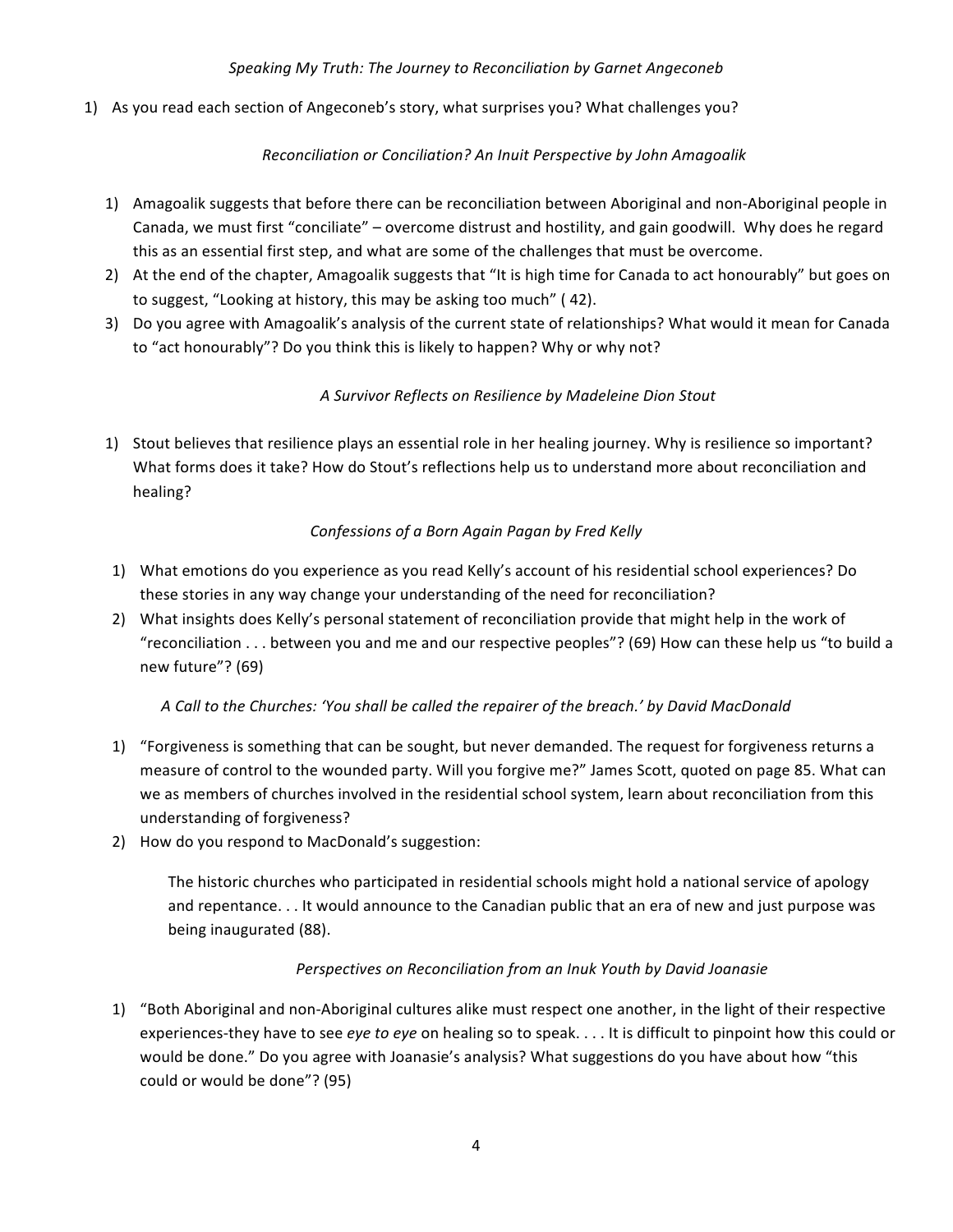## *On)the)Side)of)the)Angels)by)Jose)Amaujaq)Kusugak*

- 1) Kusugak reflects "I argued with myself over the good and the bad of going to residential school" (133). What are some of the good things he identifies and how do they influence his (and our) understanding of the need for apology and reconciliation?
- 2) Reflect on Kusugak's reminder: "we are all accountable for the things we do and the things we do not do." What are some of the "not done" things that might hinder reconciliation?

# *Truth)about)Residential)Schools)and)Reconciling)this)History:)A)Mischif)View)by)Rita)Flamand*

- **1)** Flamand adds a Metis perspective to our understanding of the impact of residential schools. Identify some of the new insights you learned from her story.
- **2)** Flamand insists that it is important for all Canadian children to learn the true history of the Metis people. How might this help the process of reconciliation?

# *Remembering the Children: The Church and Aboriginal Leaders Tour by Fred Hiltz*

- 1) Hiltz writes: "When the truth has been told and the truth received, when the truth has been borne and properly recorded, then we shall be much further along the path of understanding that will lead to reconciliation and a renewed national resolve to respect the dignity of every human being" (138). What do we need to do to tell and receive the truth? What role could/should church play in "renew[ing] national resolve"?
- 2) Hilts refers to "Remembering the children" as "sacred work". How does thinking about this work as sacred help us in the task?

# Cry Me a River, White Boy by Drew Hayden Taylor.

- 1) Taylor argues: "All Aboriginal people were victims of what happened in those institutions. It is collateral damage in sort of an intergenerational way" (148). What can you identify as "collateral damage"? How does this concept impact your thinking about the residential schools and about reconciliation?
- 2) Taylor also insists: "There is still a Canadian issue here that all Canadians need to address as part of an ongoing relationship. Closing the book on residential schools does not mean that the "Aboriginal problem" has been solved" (148). The government and the churches have apologized. What has to happen next?

# *Returning)to)Harmony)by)Richard)Wagamese*

- 1) Wagamese's personal story helps us to understand the difference between those who are "survivors" and those who are "victims". What insights do you gain about the impact of residential schools from his story?
- 2) Reflect on Wagamese's statement: "You create harmony with truth and you build truth out of humility" (161).

# *The)Little)Girl)Who)Would)be)Chief)by)Sophie)Pierre*

1) How has "making the choice to turn something so negative in our history . . . into something positive for our future generations" (165) been possible? In what other ways might this be done?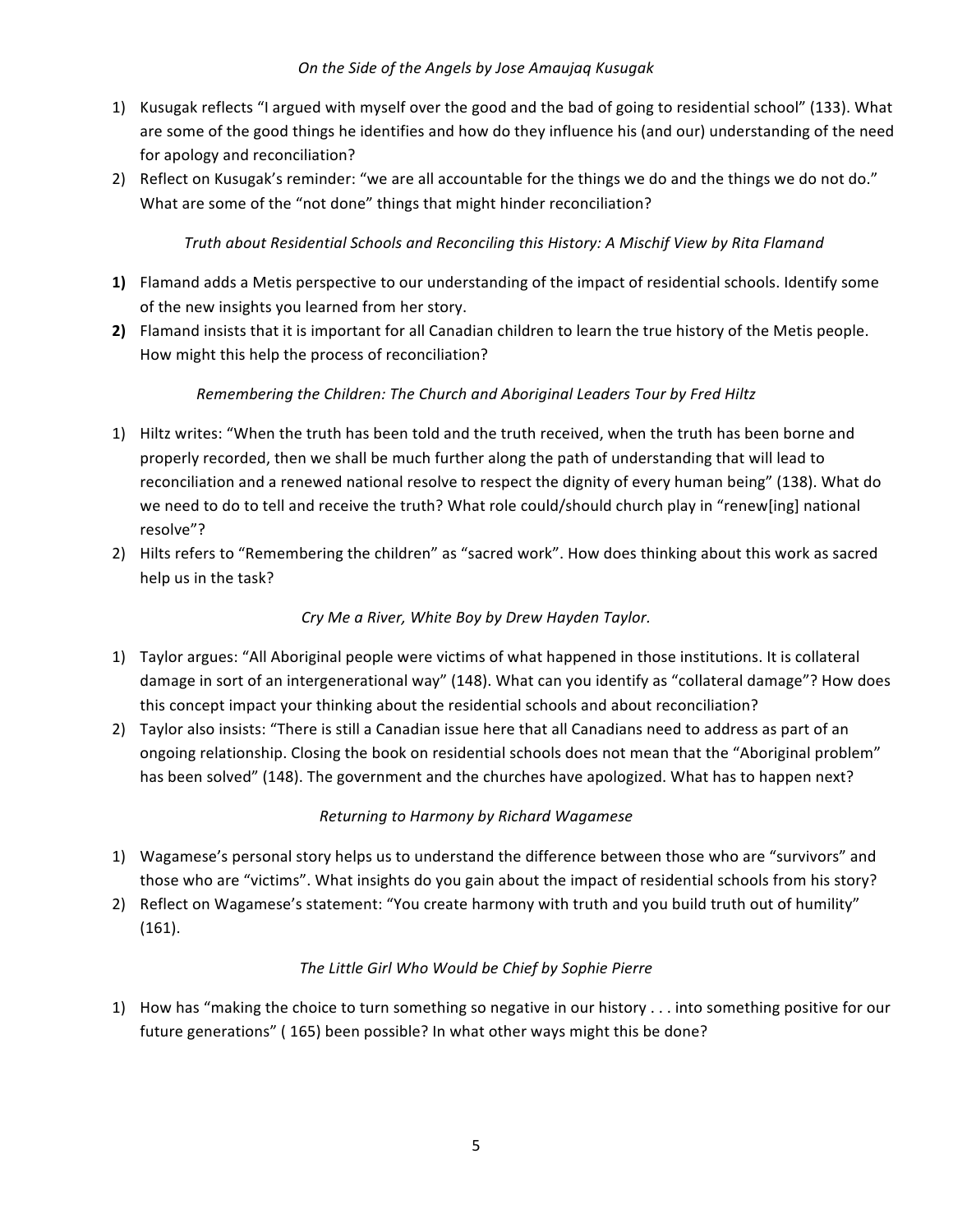# *A)Sorry)State)by)Mitch)Miyawa*

**1)** Miyagawa's essay brings together the government's apology to Japanese Canadians and the apology for Residential schools. In doing so, it raises some very challenging questions about what it means to apologize and suggests: "By saying sorry for the schools, we could forget about all the other ways the system had deprived–and continued to deprive-aboriginal people of their lives and lands" (191) and goes on to suggest the importance of remembering, ending the essay with the words: "Try not to forget" (194). What role does remembering play in reconciliation?

# Aiyah! A Little Rouse of Time and Space by Sid Chow Tan

- 1) Tan suggests that "with imagination, the divination of grand meaningful historical events is possible" (199). How is your imagination stirred by these stories? What insights do you gain?
- 2) What do you learn from these stories about reconciliation?

# *By)Turns)Poetic:)Redress)as)Transformation)by)Roy)Miki*

1) What insights are provided into the work of reconciliation by the reflections presented here on the internment of Japanese Canadians and the subsequent redress settlement?

# *"I'm)Sorry")by)Mike)Degagne)– and)the)Statements)of)Apology*

- 1) In the light of the statements of apology reproduced here, how do you answer the questions raised by Degagne?
	- a. Do we invest as much time considering how Apology is received? How do recipients hear, feel and use Apology to restore what was lost? (229)
	- b. How do we measure Apology? Should we measure it at all? Is it important for Apology to be sincere, or is the act of Apology a form of penance? (229)

# *By Design: One Book, Among Many by Glen Lowry*

- 1) Lowry suggest that a "living reading" of this text can result in "community forming acts" (254). How might this be true for you?
- 2) Lowry also suggests that he would like to hear "how you carry these important ideas with you". What would you tell him?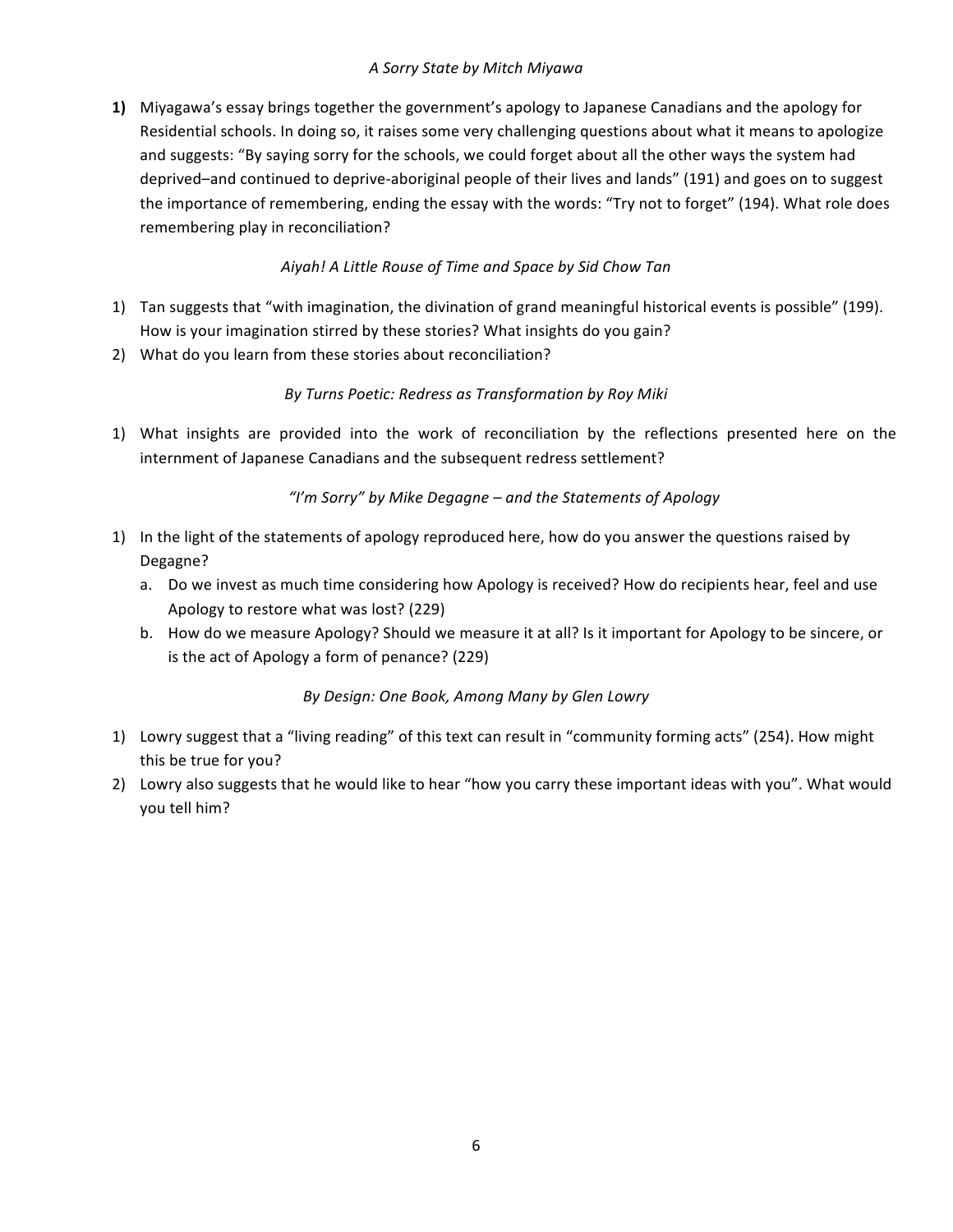# *A)Response)to)the)1986)Apology by)the)United)Church)of)Canada.*

The book provides copies of the apology made by the United Church of Canada. The native people who were present at that General Council, waiting in a teepee beside a sacred fire, in parking lot #10 at Laurentian University, received the Apology, but did not accept it. They said that they would consider the words of the Apology and make a statement at a later date.

Two years later, at the 32<sup>nd</sup> General Council in Victoria, Mrs. Edith Memnook, a representative of the All Native Circle Conference constituted at that meeting, responded to the 1986 Apology:

"The Apology made to the Native People of Canada by the United Church of Canada in Sudbury in August 1986 has been a very important step forward. It is heartening to see that The United Church of Canada is a forerunner in *making the Apology to Native People.* The All Native Circle Conference has now acknowledged your Apology. Our people have continued to affirm the teachings of the Native way of life. Our spiritual teachings and values have taught us to uphold the Sacred Fire; to be guardians of Mother Earth, and strive to maintain harmony and peaceful coexistence with all peoples.

We only ask of you to respect our Sacred Fire, the Creation, and to live in peaceful coexistence with us. We recognize the hurts and feelings will continue amongst our people, but through partnership and walking hand in hand, the Indian spirit will eventually heal. Through our love, understanding, and sincerity the brotherhood and sisterhood of unity, strength, and respect can be achieved.

The Native People of The All Native Circle Conference hope and pray that the Apology is not symbolic but that these are the words of action and sincerity. We appreciate the freedom for culture and religious expression. In the new spirit the Apology has created, let us unite our hearts and minds in the wholeness of life that the Great Spirit has given us."

http://manitouconference.ca/right-relations-home-group/

## *Repentance Statement of the 36th General Council (1998)*

From the deepest reaches of your memories, you have shared with us your stories of suffering from our church's involvement in the operation of Indian Residential Schools. You have shared the personal and historic pain that you still bear, and you have been vulnerable yet again. You have also shared with us your strength and wisdom born of the lifegiving dignity of your communities and traditions and your stories of survival.

In response to our church's commitment to repentance, I spoke these words of apology on behalf of the General Council Executive on Tuesday, October 27, 1998:

"As Moderator of The United Church of Canada, I wish to speak the words that many people have wanted to hear for a very long time. On behalf of The United Church of Canada, I apologize for the pain and suffering that our church's involvement in the Indian Residential School system has caused. We are aware of some of the damage that this cruel and ill-conceived system of assimilation has perpetrated on Canada's First Nations peoples. For this we are truly and most humbly sorry.

To those individuals who were physically, sexually, and mentally abused as students of the Indian Residential Schools in which The United Church of Canada was involved, I offer you our most sincere apology. You did nothing wrong. You were and are the victims of evil acts that cannot under any circumstances be justified or excused.We know that many within our church will still not understand why each of us must bear the scar, the blame for this horrendous period in Canadian history. But the truth is, we are the bearers of many blessings from our ancestors, and therefore, we must also bear their burdens.

Our burdens include dishonouring the depths of the struggles of First Nations peoples and the richness of your gifts. We seek God's forgiveness and healing grace as we take steps toward building respectful, compassionate, and loving relationships with First Nations peoples.

We are in the midst of a long and painful journey as we reflect on the cries that we did not or would not hear, and how we have behaved as a church. As we travel this difficult road of repentance, reconciliation, and healing, we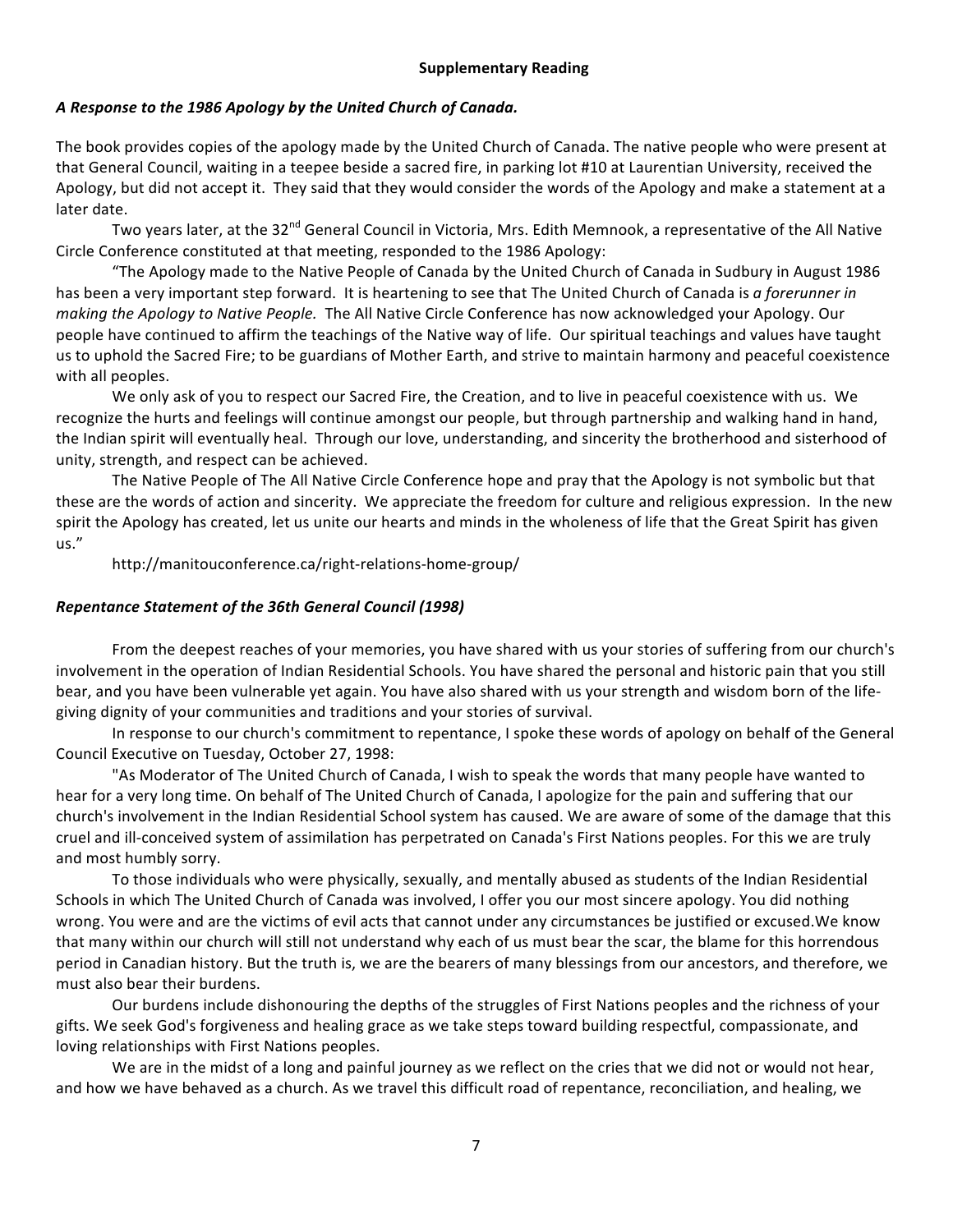commit ourselves to work toward ensuring that we will never again use our power as a church to hurt others with attitudes of racial and spiritual superiority.

We pray that you will hear the sincerity of our words today and that you will witness the living out of our apology in our actions in the future."

The Right Rev. Bill Phipps, Moderator of The United Church of Canada

http://www.united-church.ca/beliefs/policies/1998/a623

## **The Apology Cairn**

At the same General Council where the Apology to First Nations was made in 1986, Presidents of all the Conferences had been asked to bring rocks, which were indigenous to their home Conference, to be used as symbols in the opening worship and throughout the meeting of General Council.

Stewart Bell, then Executive Secretary of Manitou Conference, remembered the memorial cairns of his native Scotland and envisioned those rocks as a cairn. He brought his idea to the Business Committee, which then brought it to the General Council. Approval was given to the suggestion that the rocks from the Conferences be built as a memorial cairn on the site where the apology was delivered by the Moderator, to the First Nations Elders, who were waiting in a teepee beside a sacred fire, in parking lot #10.

Permission was sought and received from Laurentian University, for the construction of the cairn on the property. Bell then sent out an appeal across Manitou conference for volunteers. Maxine McVey, Erik and Tina Hansen, Rev. Ross and Jean Leckie, Jim Van Exan and Charlie Martindale were among those who answered the call.

Anishinabe Elder, Art Solomon, a stonemason, was recommended to help with the project. He agreed and suggested the design, as well as providing direction for the work. As Project Co-ordinator, Maxine Mcvey put in countless volunteer hours. A 25-foot round cement pad, surrounded by four walls and four entrances, formed the base. Field stones used in the construction came from M'chigeeng First Nation and red flagstone came from Whitefish River First Nation. The Cairn itself was constructed in the middle of the circle with the rocks, that had been brought from across Canada, to the 1986 General Council. The circular shape represents the Circle of Life and the openings, east, south, west and north, represent the four directions. The mostly inexperienced volunteers learned such skills as spreading cement and placing and mortaring stones, under the direction of Art Solomon. On October 1, 1988, the completed Cairn was dedicated in a ceremony, which was filmed and shown on the first Spirit Connection broadcast in October, 1988.

There are two plaques at the site. The first plaque, installed at the time of construction, was designed and paid for by the people of Whitefish River First Nation. It tells the story of the red rock which was used for the floor of the cairn. The second plaque briefly tells the story of the cairn and the meaning of the structure, in English, French and Anishinabemowin. Maxine McVey and Tina Hansen were responsible for arranging the second plaque, including negotiating funding and appropriate wording. The Administration and Property Committee of Sudbury Presbytery is charged with the responsibility "for the maintenance of the site, including any necessary repairs" (Sudbury Presbytery minutes April 6, 1994, p. 2808).

Some years later at a gathering of the All Native Circle Conference, at Laurentian University, delegates brought stones from their areas, which were added to the Cairn.

The site is an important part of the history of the United Church of Canada and of the All Native Circle Conference. It is a constant reminder of the on-going work of right relations with First Nations Peoples and the need for the words of the Apology to be lived out.

This information has been obtained from a background paper on The Cairn, by J. Stewart Bell, October 27, 1994, person interviews with Stewart Bell, Maxine McVey and Tina Hansen, and Sudbury Star articles from 1987 and 1988. http://manitouconference.ca/right-relations-home-group/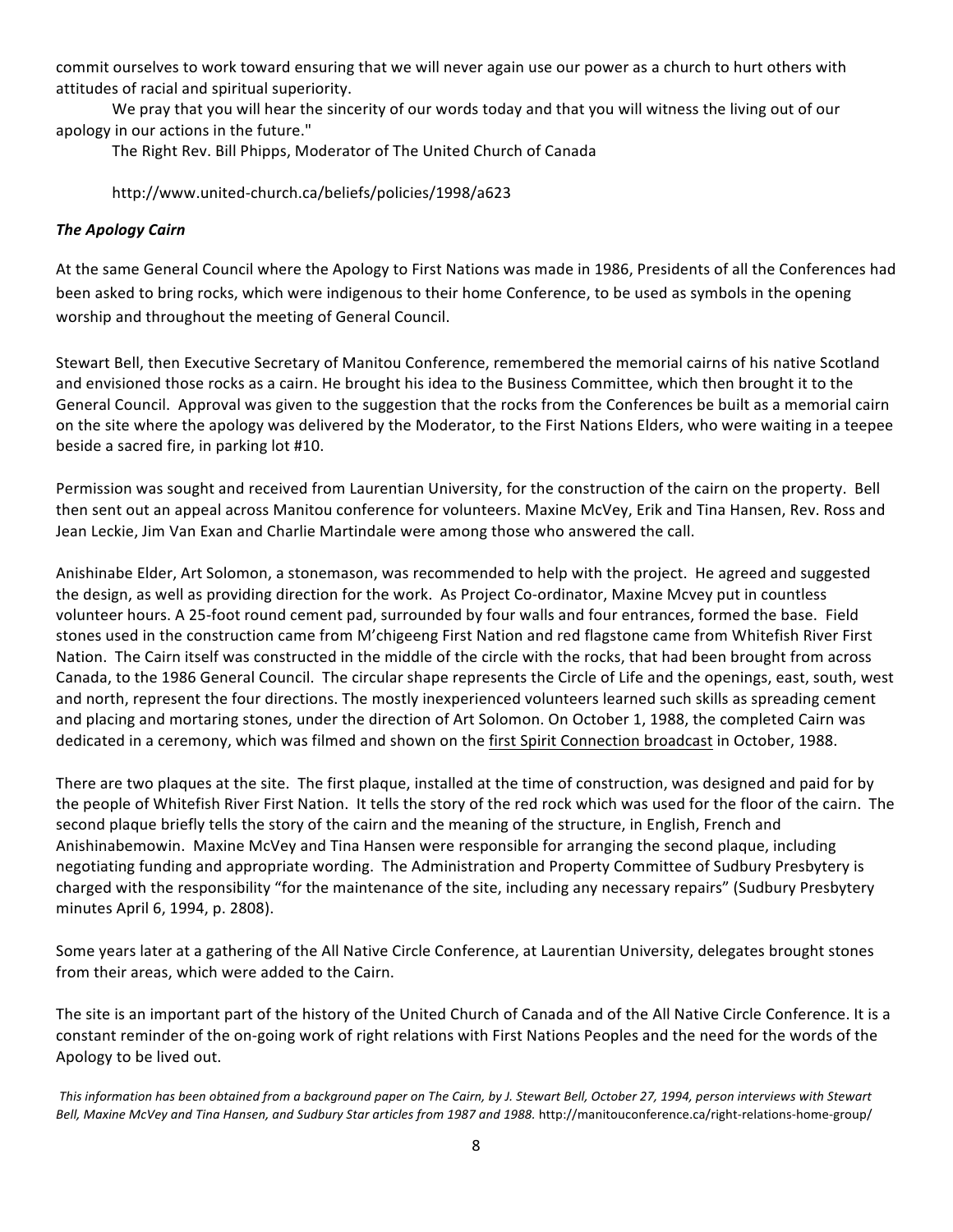#### **Hymns, Readings and\*Prayers**

VU 87 "I am the Light of the World" VU 282 "Long before the Night" VU 295 "The Earth and All Who Breathe" (optional tune: VU 296) VU 471 "Eat This Bread and Never Hunger" VU 614 "In Suffering Love" VU 633 "Bless Now, O God, the Journey" MV 141 "We Are All One People" MV 145 "Draw the Circle Wide" MV 154 "Deep in our Hearts" MV 171 "Christ Has No Body Now but Yours" Isaiah 1:17 Learn to do good

Micah 6:8 What does the Lord require of you? Matthew 5: 21-24 We are called to be reconciled before offering our gifts Matthew 7: 12 Do unto others 2 Corinthians 5: 11-21 The ministry of reconciliation Ephesians 2: 14-22 Break down the dividing wall and hostility between us

**RECONCILIATION** by Rebeka Tabobondung

We are waking up to our history from a forced slumber We are breathing it into our lungs so it will be part of us again It will make us angry at first because we will see how much you stole from us and for how long you watched us suffer we will see how you see us and how when we copied your ways we killed our own.

We will cry and cry and cry because we can never be the same again But we will go home to cry and we will see ourselves in this huge mess and we will gently whisper the circle back and it will be old and it will be new

Then we will breathe our history back to you you will feel how strong and alive it is and you will feel yourself become a part of it And it will shock you at first because it is too big to see all at once and you won't want to believe it you will see how you see us and all the disaster in your ways how much we lost

And you will cry and cry and cry because we can never be the same again But we will cry with you and we will see ourselves in this huge mess and we will gently whisper the circle back and it will be old and it will be new.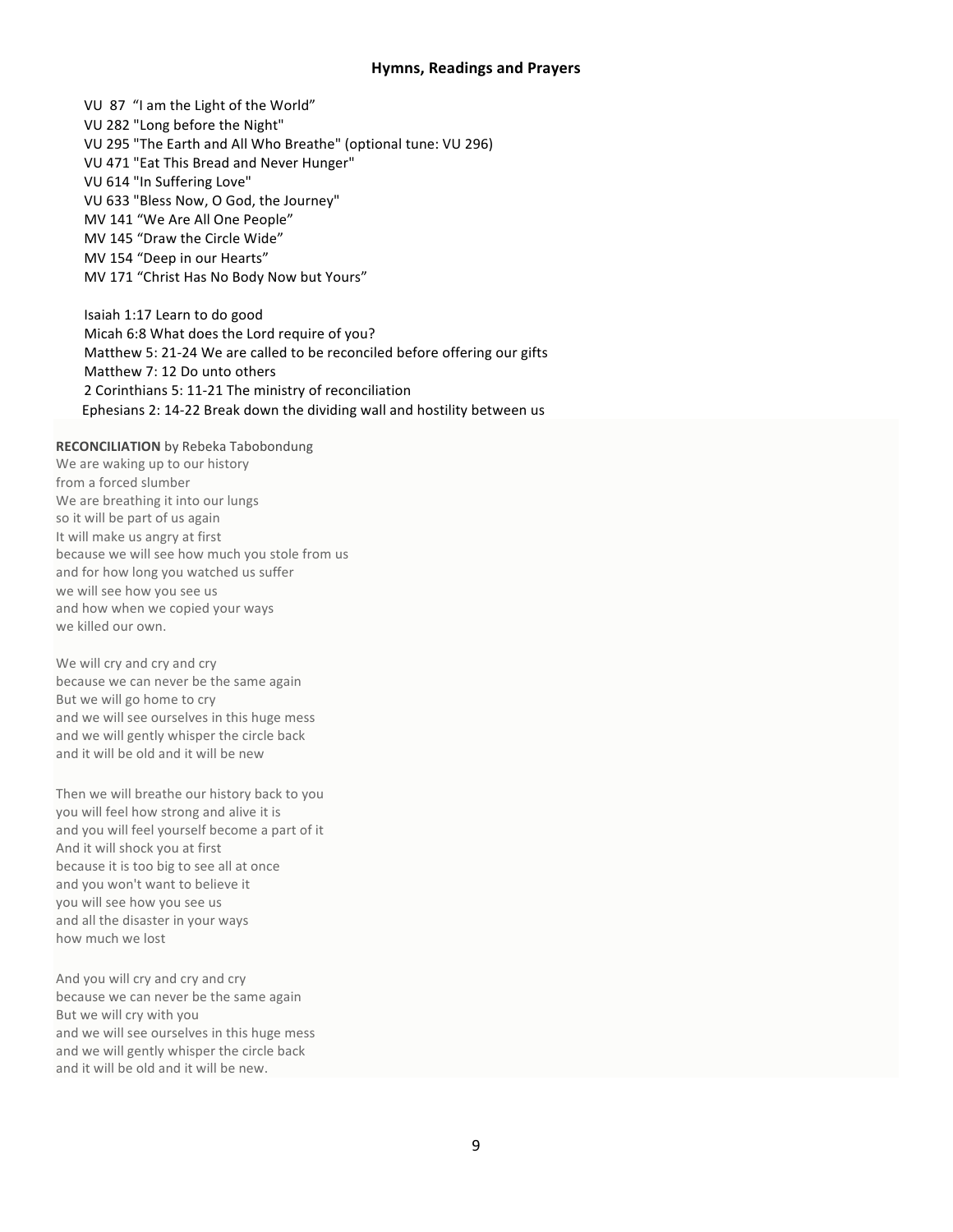#### **I Lost My Talk by Rita Joe**

I lost my talk The talk you took away. When I was a little girl At Shubenacadie school.

You snatched it away: I speak like you I think like you I create like you The scrambled ballad, about my word.

Two ways I talk Both ways I say, Your way is more powerful.

So gently I offer my hand and ask, Let me find my talk So I can teach you about me.

**My Little Residential School Suitcase by Marcel Petiquay** (2007)Translated from French with permission of Marcel Petiquay, April 2013

The first time I left for residential school, my mother carefully prepared my little suitcase . She took care to put in it everything I would need . My clothes, some toys I would never see again. I was six years old on this first trip. In my little suitcase, my mother had also put all the love she had, without forgetting the love from my father.

There were also embraces, tenderness, respect, for me and for others, sharing, and many other qualities she had taught me. The trip lasted 12 years. When I returned home, my little suitcase was heavy. What my mother had put in it was gone; love embraces, all those beautiful things had disappeared. They had been replaced by hatred, self-rejection, abuses of all kinds (alcohol, drugs, sexual abuse) by violence, anger and suicidal thoughts. That is what I carried for a long time.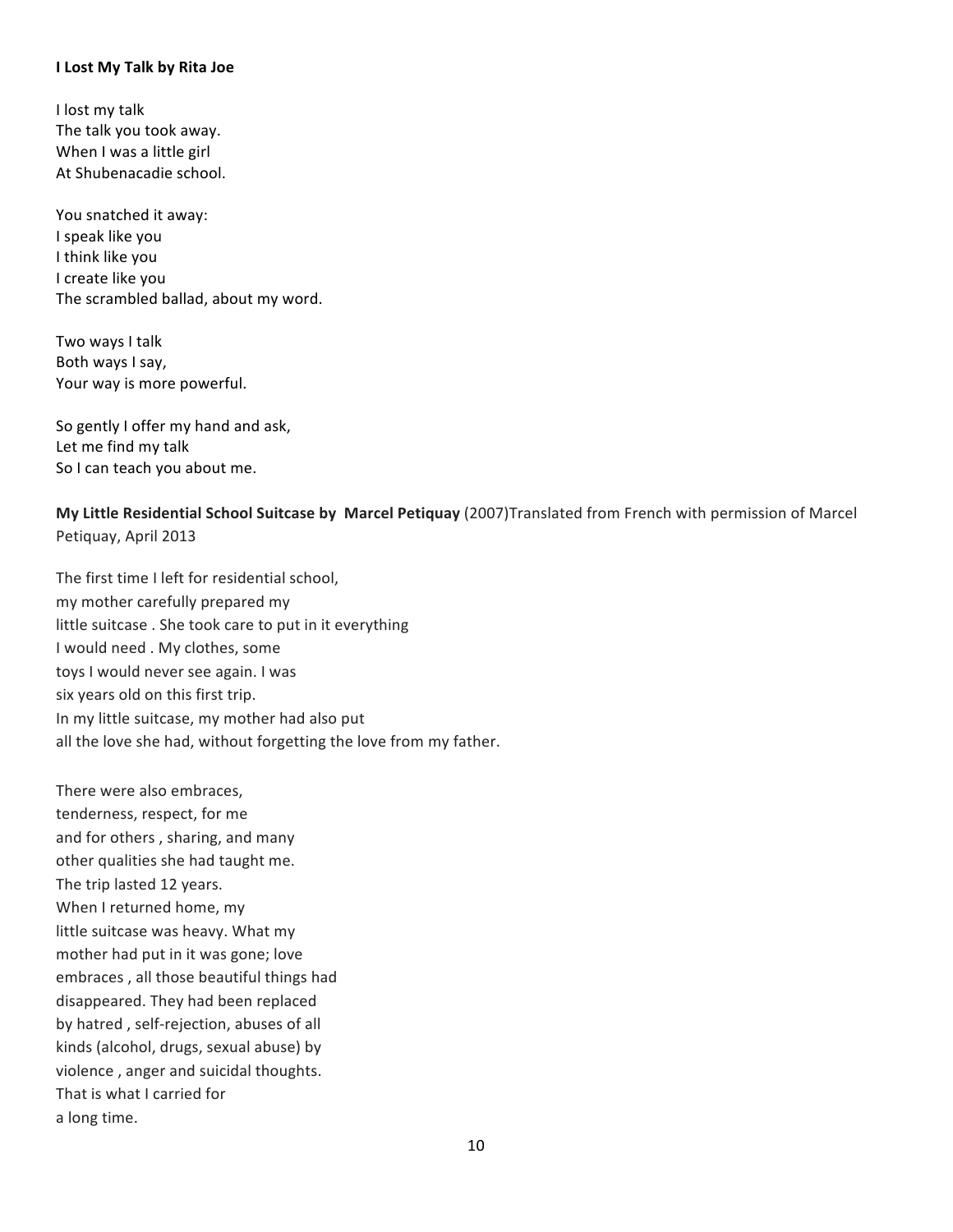But I've been cleaning out this suitcase . I put back everything my mother had put in it when I left the first time: love, respect for myself and others, and a great many other qualities.

Oh yes...added sobriety and especially spirituality. My little suitcase is very light. It is full of good things I can share with everyone

I meet along the way. Regardless of skin colourwhite, red, black, yellow-we are all human beings, we are all God's creatures.

http://www.anglicanjournal.com/articles/-my-little-residential-school-suitcase#sthash.u2aOIQPt.dpuf

## **Living in Harmony by Stan McKay**

We come with thanksgiving for our very breath, the warmth of sun, and the sustaining waters

- for life all around us: the plants, soft grasses, and sheltering trees
- for the ones that crawl, those that swim, and those that fly
- for the four-legged and the two-legged
- all our relations!

We celebrate the diversity in creation as reflected in the four winds from the four directions. We especially honour the many peoples with their many gifts for understanding our shared life on the earth.

We strive to live out the seven sacred teachings: Respect, Love, Honesty, Courage, Humility, Wisdom, Truth.

These teachings enable us to live in harmony with ourselves, with our neighbours, and all the created earth.

#### A Prayer for Healing from "The Dancing Sun Volume, I"

Leader: Creator God, you are with us in bright sunshine -- in the sparkle on winter trees.

All: Creator, come to us.

Leader: As we stand alone at the side of a river, struggling with direction in our lives,

All: Creator, come to us.

Leader: As we witness pain in the lives of our people, as we wait for change founded on respect and gentleness, a healing place,

All: Creator, come to us.

Leader: In our humility as we struggle with our self-esteem,

#### All: Creator, come to us.

Leader: In a blizzard, touch and uplift us, in the gushing wind, bring us healing.

All: Creator, come to us.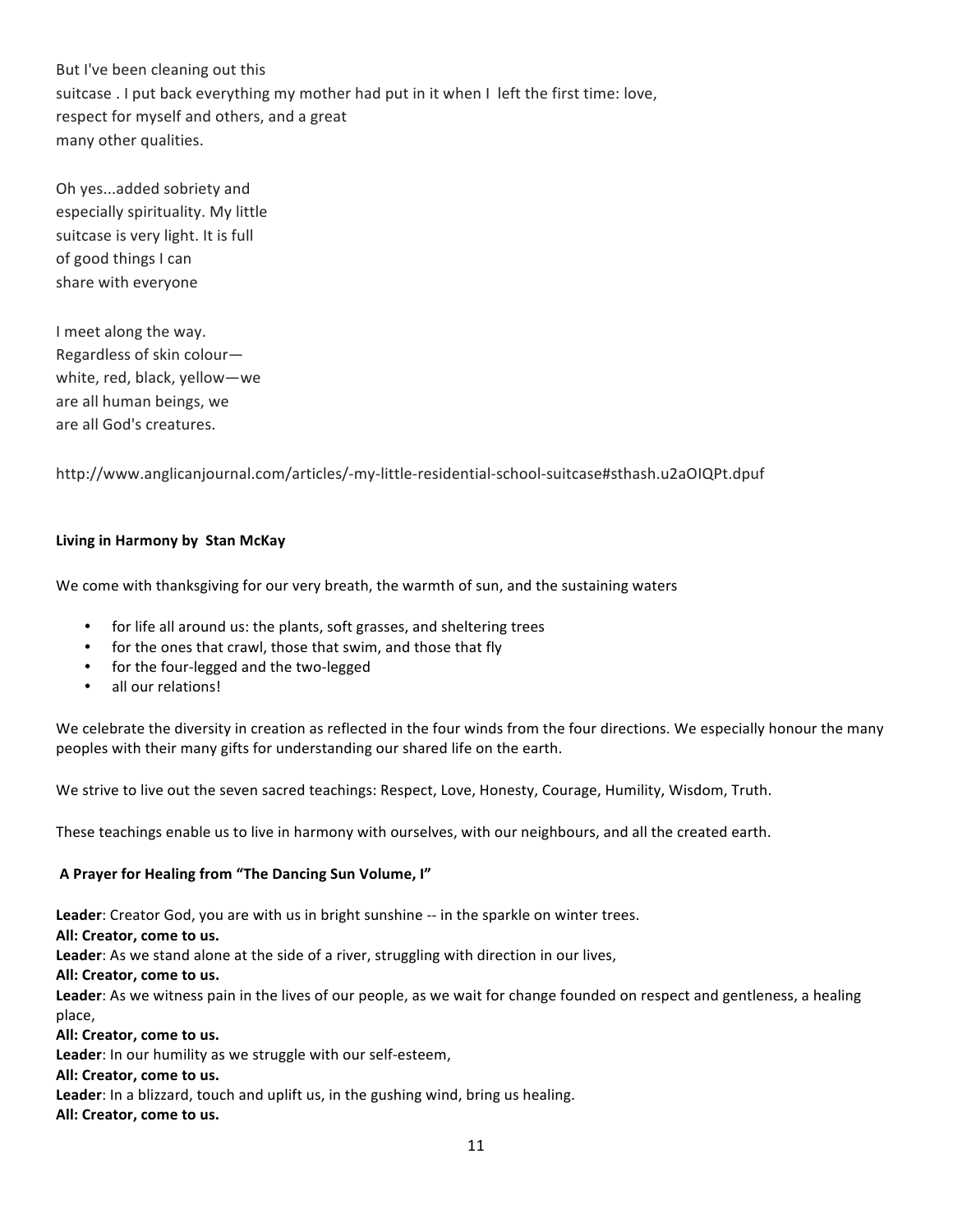Leader: In Christian ways and in Traditional ways, in wind and grass, in birds that fly and in our places of prayer. All: Creator, come to us. **Leader:** In our quiet places, in the longing of a child for the love of a parent, All: Creator, come to us. Leader: We see you in the pain of peoples in prison, caught in structures of injustice. Help us to bring healing. All: Creator, come to us as our hearts and minds are joined in the circle.

#### Thanks for Differences from "The Dancing Sun Volume VI"

#### Creator,

We give thanks that you speak to us in our own ways, in our own Traditions. Thank you that you also speak through the traditions of others. Help us to see your love in all things and to be guided with loving hearts to do that which is best in our homes and in our communities.

## For New Understandings from "The Dancing Sun, Volume VIII"

**One**: Let us give thanks to our Creator, for the Creator is always with us. All: God is with us in the call of a loon and in the flight of an eagle. **One**: Our Creator is with us in the changing of the seasons. All: God is with us when we gather together and when we are alone. **One**: Our Creator is with us in our giftedness and in our search for new understandings of ourselves, new visions of our communities.

## Thanksgiving for Peoples of the World from "The Dancing Sun, Volume VII"

Creator, We give thanks for the knowledge you give in all traditions of the world. Help us to honour the gifts of all traditions.

#### Teach us to know how to love and to live.

We give thanks for new life, for youth, represented by the eastern direction. We give thanks for new learning, for the sun which rises to begin each new day, and for the teachings of the peoples of the east, the yellow-skinned peoples.

## Teach us to know how to love and to live.

We give thanks for the south, for the black-skinned peoples of the world, for the growth of the summertime in our lives, the learnings of our adult lives, to be kind and accept ourselves. Teach us as parents to love and respect our children, to care for the elders and those who cannot care for themselves.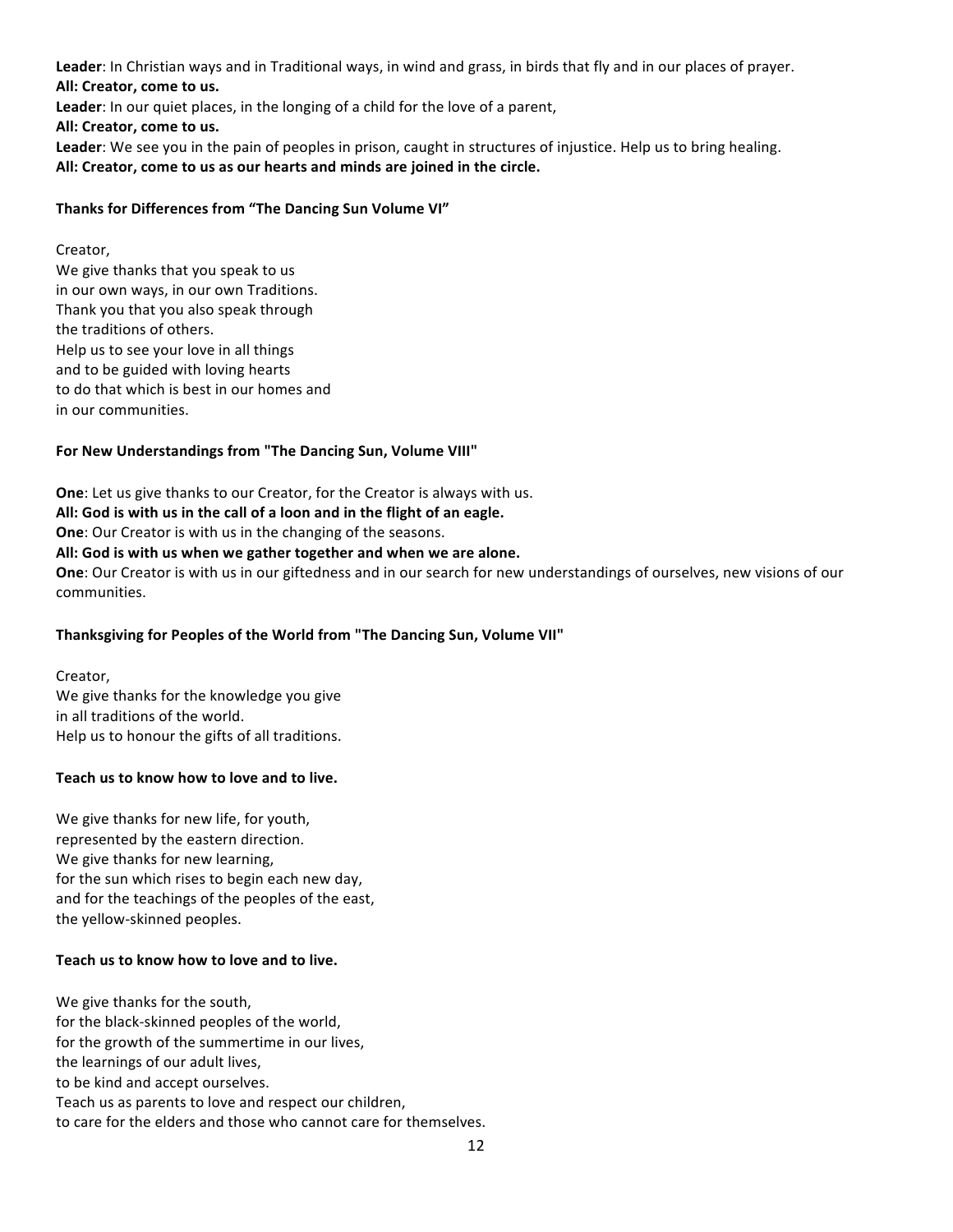#### Teach us to learn how to love and to live.

We give thanks for the west, for the gifts of Aboriginal peoples of the world, for understandings of care of the earth, for teachings about rocks, leaves, and trees, for the knowledge we have in our own teachings, all of these given by our Creator. Help us to use our understandings to bring joy and new life to our communities.

#### Teach us to learn how to love and to live.

We give thanks for the northern direction, for the white-skinned peoples of the world, and white-haired peoples in our families and communities. Help us to receive gifts of wisdom from all peoples. Help us to grow our roots deeper through life's journey, That we may grow in kindness to ourselves and each other.

#### Teach us to learn how to love and to live.

#### Heal Our Hearts from Where the Spirit Dwells: Lenten Reflections on Home by Glenys M. Huws (United Church Publishing **House,\*2007)**

A world where all humans Are brother and sister. That is your intention Mother/Father God

Open our eyes To see in the other The child that you love.

Break down stereotypes, Calm our fears, Challenge our privilege.

Heal our hearts To love as you love. Amen.

## God of Wisdom and Promise by the Rev. James Ravencroft, Robertson-Wesley United Church, Edmonton, 2007.

God of wisdom and promise, who brings all things to birth, fill us with the hope that Easter proclaims: what was broken has been made whole, they who were divided have been reconciled, he who died has been raised to new life. Strengthen us in our resolve to be instruments of your redemption, reconciliation, and renewal in the world.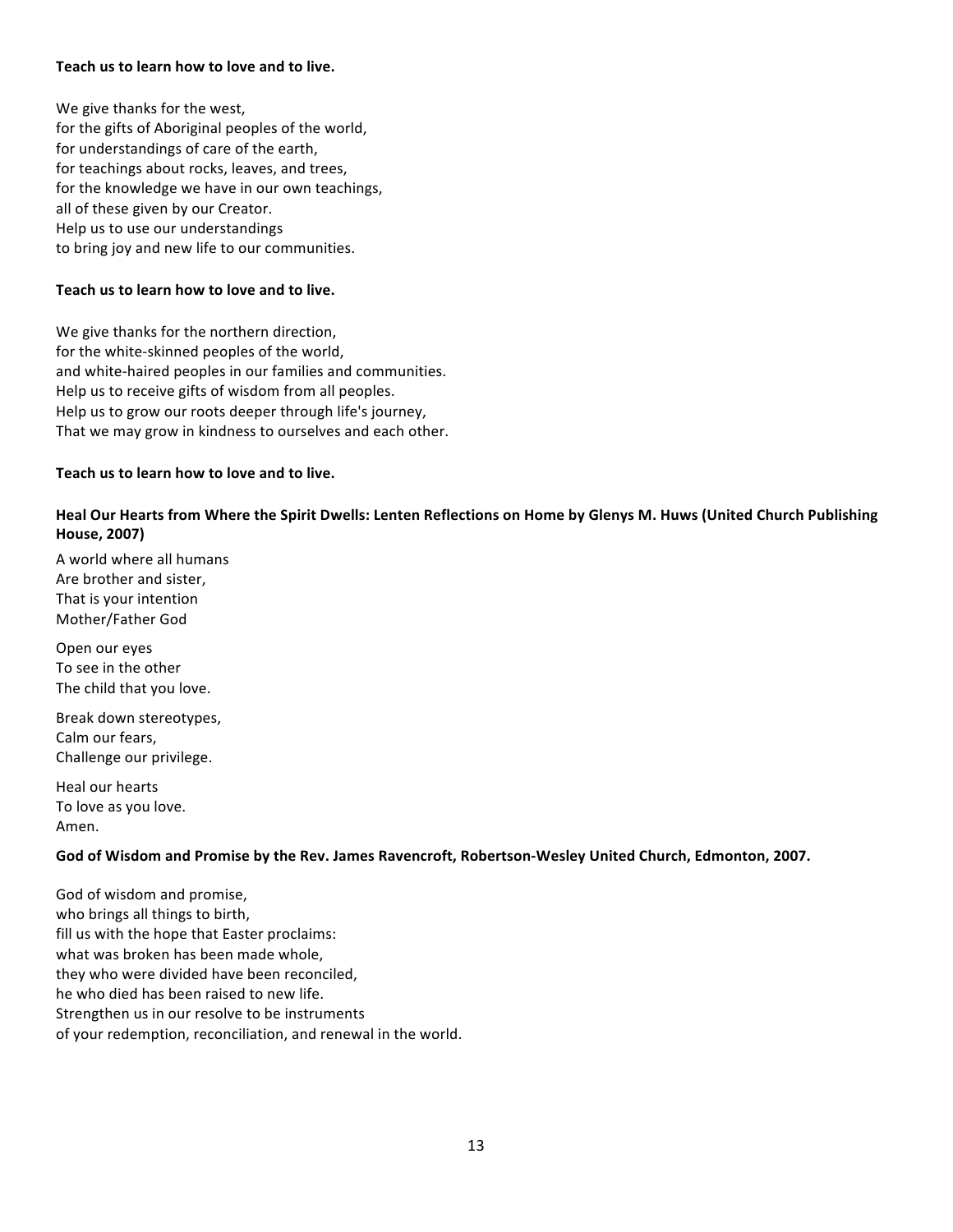#### **Continuation\*of\*the\*Journey by\*Evelyn\*Broadfoot,** *Circle)and)Cross)*

There are endings and beginnings And there is the continuation of a journey Set in motion beyond living memory And into an unimagined future. You call us to healing, wholeness, and right relations. So we give ourselves to the care of our place In the circle that has no beginning and no end Beyond you who are the alpha and omega. We do not know where it will lead but we trust that you are with us always. Give us what we need for this next part of the walk, Gratitude for the visionaries, the healers, and prophets Who have gone before us, Humility to know that many will follow when we are gone, Joy to lighten the load and wisdom to see the way. Respect to strengthen our bonds and Tender kindness to soften hardened hearts. Guide us, source of all light, in this season of [our common life] So that our eyes and our lives will be open to love And we will walk together in a good way. "Hold the holy light in front of us to follow As we walk together as brothers and sisters in all faiths."